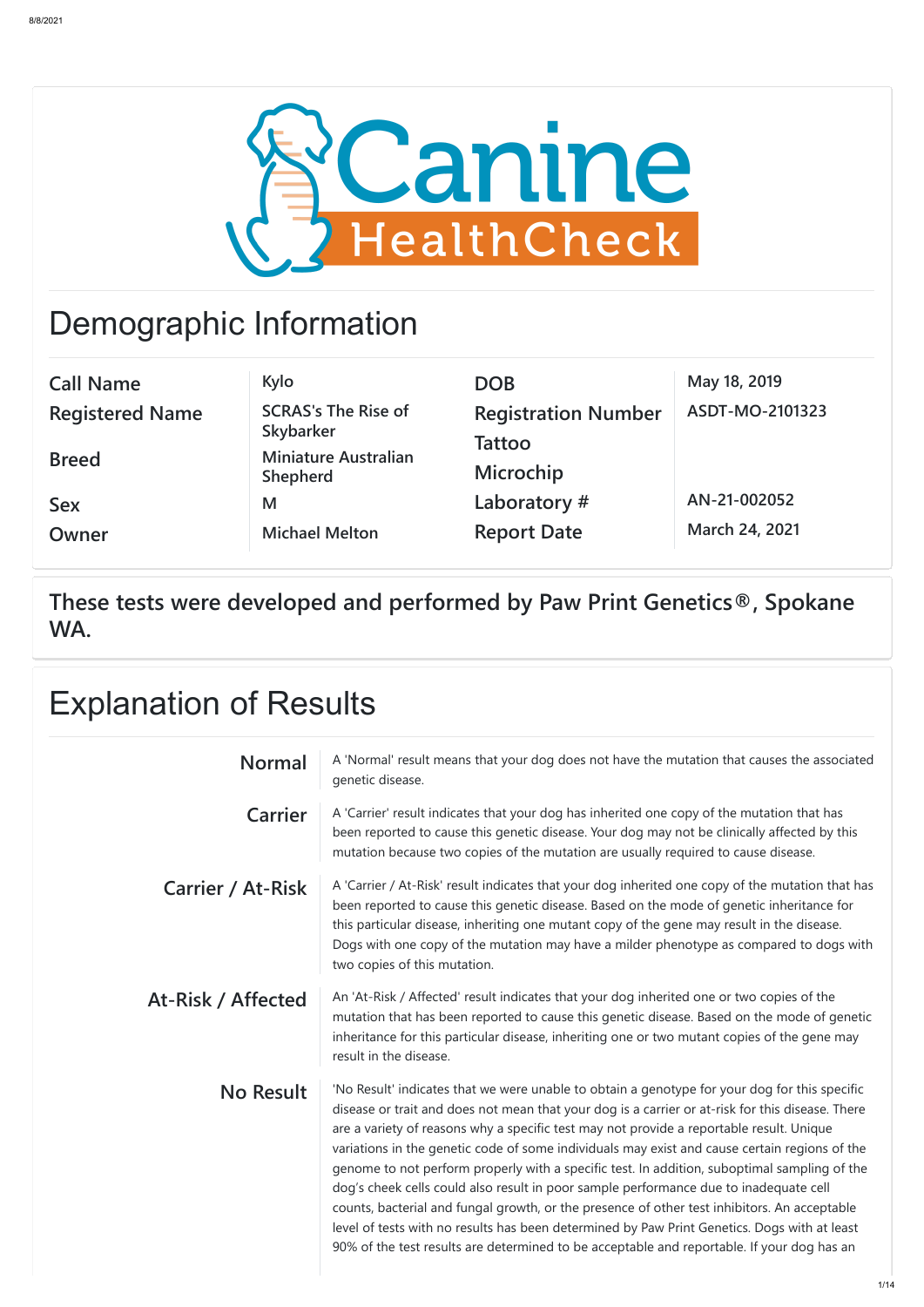unacceptable level of tests with no results, you will be contacted for a new sample to repeat the testing.

Please review our **testing terms and disclaimers** regarding your results.

WT:  $(wild type (normal)$  M:  $(mutan)$  Y:  $(Y chromosome (male))$ 

## Breed Profile

| <b>Disease Name</b>                                                                                    | Geno.                            | Interpretation                            |
|--------------------------------------------------------------------------------------------------------|----------------------------------|-------------------------------------------|
| <b>Collie Eye Anomaly</b>                                                                              | WT/WT                            | Normal (Clear)                            |
| <b>Cone Degeneration</b>                                                                               | WT/WT                            | Normal (Clear)                            |
| <b>Craniomandibular Osteopathy</b>                                                                     | WT/WT                            | Normal (Clear)                            |
| <b>Degenerative Myelopathy</b>                                                                         | WT/WT                            | Normal (Clear)                            |
| Degenerative Myelopathy (Bernese Mountain Dog Variant)<br>Degenerative Myelopathy (Common Variant)     | $\overline{0}$<br>$\overline{0}$ |                                           |
| <b>Exercise-Induced Collapse</b>                                                                       | WT/WT                            | Normal (Clear)                            |
| <b>Hereditary Cataracts</b><br><b>Australian Shepherd Type</b>                                         | WT/WT                            | Normal (Clear)                            |
| <b>Hyperuricosuria</b>                                                                                 | WT/WT                            | Normal (Clear)                            |
| <b>Intervertebral Disc Disease Risk Factor and</b><br><b>Chondrodystrophy</b><br><b>CDDY with IVDD</b> | WT/WT                            | Normal (Clear)                            |
| <b>Intestinal Cobalamin Malabsorption</b><br><b>Border Collie Type</b>                                 | WT/WT                            | Normal (Clear)                            |
| <b>Multidrug Resistance 1</b>                                                                          | WT/WT                            | Normal (Clear)                            |
| <b>Multifocal Retinopathy 1</b>                                                                        | WT/WT                            | Normal (Clear)                            |
| <b>Neuronal Ceroid Lipofuscinosis 6</b>                                                                | WT/WT                            | Normal (Clear)                            |
| <b>Neuronal Ceroid Lipofuscinosis 8</b><br><b>Australian Shepherd Type</b>                             | WT/WT                            | Normal (Clear)                            |
| <b>Progressive Retinal Atrophy, Progressive Rod-Cone</b><br><b>Degeneration</b><br>prcd                | WT/WT                            | Normal (Clear)                            |
| <b>Von Willebrand Disease I</b>                                                                        | WT/WT                            | Normal (Clear)                            |
|                                                                                                        | $WT: [$ wild type (normal)       | $Y: Y$ chromosome (male)<br>$M:$   mutant |
| <b>Coat Colors &amp; Traits</b>                                                                        |                                  |                                           |
| <b>Trait Name</b>                                                                                      | Geno.                            | Interpretation                            |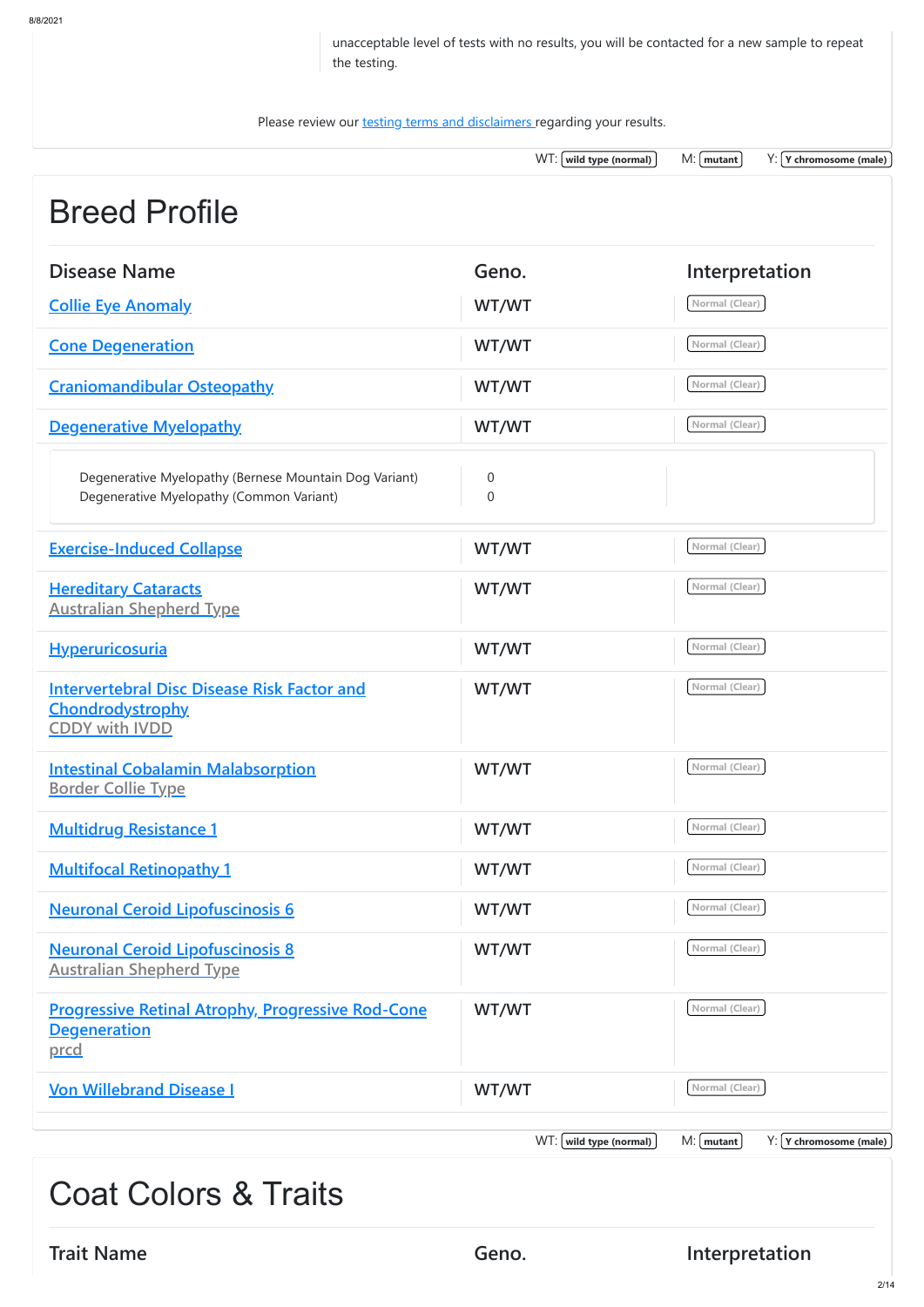| 8/8/2021                                                                                                                                     |                                    |                                                                          |
|----------------------------------------------------------------------------------------------------------------------------------------------|------------------------------------|--------------------------------------------------------------------------|
| A Locus<br><u>Agouti</u>                                                                                                                     | $a^t/a^t$                          | Tricolor, black and tan                                                  |
| A <sup>s</sup> Locus<br><b>Saddle Tan</b>                                                                                                    | N/N                                | No saddle tan/creeping<br>tan                                            |
| <b>B</b> Locus<br><b>Brown</b>                                                                                                               | $B/b$ or $b/b$                     | Carries brown and may<br>have brown or black<br>coat, nose and foot pads |
| B Locus (Brown) - b <sup>a</sup><br>B Locus (Brown) - b <sup>c</sup><br>B Locus (Brown) - b <sup>d</sup><br>B Locus (Brown) - b <sup>s</sup> | $\boldsymbol{0}$<br>$\overline{0}$ |                                                                          |
| <b>Brachycephaly</b>                                                                                                                         | BR/BR                              | Likely medium to long<br>muzzle                                          |
| Chondrodysplasia<br><b>CDPA</b>                                                                                                              | cd/cd                              | Likely typical leg length                                                |
| <b>Cu Locus</b><br><b>Curly Hair</b>                                                                                                         | Cu/Cu                              | <b>Straight coat</b>                                                     |
| <b>D</b> Locus<br><b>Dilute</b>                                                                                                              | D/D                                | Non dilute                                                               |
| D Locus (Dilute) - $d^1$<br>D Locus (Dilute) - $d^2$                                                                                         | $\overline{0}$<br>$\mathbf 0$      |                                                                          |
| <b>E</b> Locus<br>Yellow/Red                                                                                                                 | E/e                                | <b>Black (carries yellow/red)</b>                                        |
| <b>E<sup>g</sup></b> Locus<br><b>Grizzle, Afghan Hound Type</b>                                                                              | N/N                                | No grizzle                                                               |
| E <sup>h</sup> Locus<br><b>Sable, Cocker Spaniel Type</b>                                                                                    | N/N                                | No sable                                                                 |
| $E^{\text{m}}$ Locus<br><b>Melanistic Mask</b>                                                                                               | E <sup>m</sup> /N                  | <b>Melanistic mask (carrier)</b>                                         |
| <b>H</b> Locus<br><b>Harlequin, Great Dane Type</b>                                                                                          | h/h                                | No harlequin                                                             |
| <b>Hr Locus</b><br><b>FOXI3 Hairless Gene Test, Mexican Hairless, Peruvian</b><br><b>Hairless and Chinese Crested Type</b>                   | hr/hr                              | Coated                                                                   |
| <u>I Locus</u><br><b>Intensity</b>                                                                                                           | $\frac{1}{1}$                      | Normal intensity                                                         |
| <b>IC Locus</b><br><b>Improper Coat/Furnishings</b>                                                                                          | IC/IC                              | No furnishings,<br>improper coat                                         |
| <b>K Locus</b><br><b>Dominant Black</b>                                                                                                      | $k^y/k^y$                          | Agouti expression<br>allowed                                             |
| <b>L</b> Locus<br><b>Long Hair/Fluffy</b>                                                                                                    | Lh/Lh                              | Longhaired                                                               |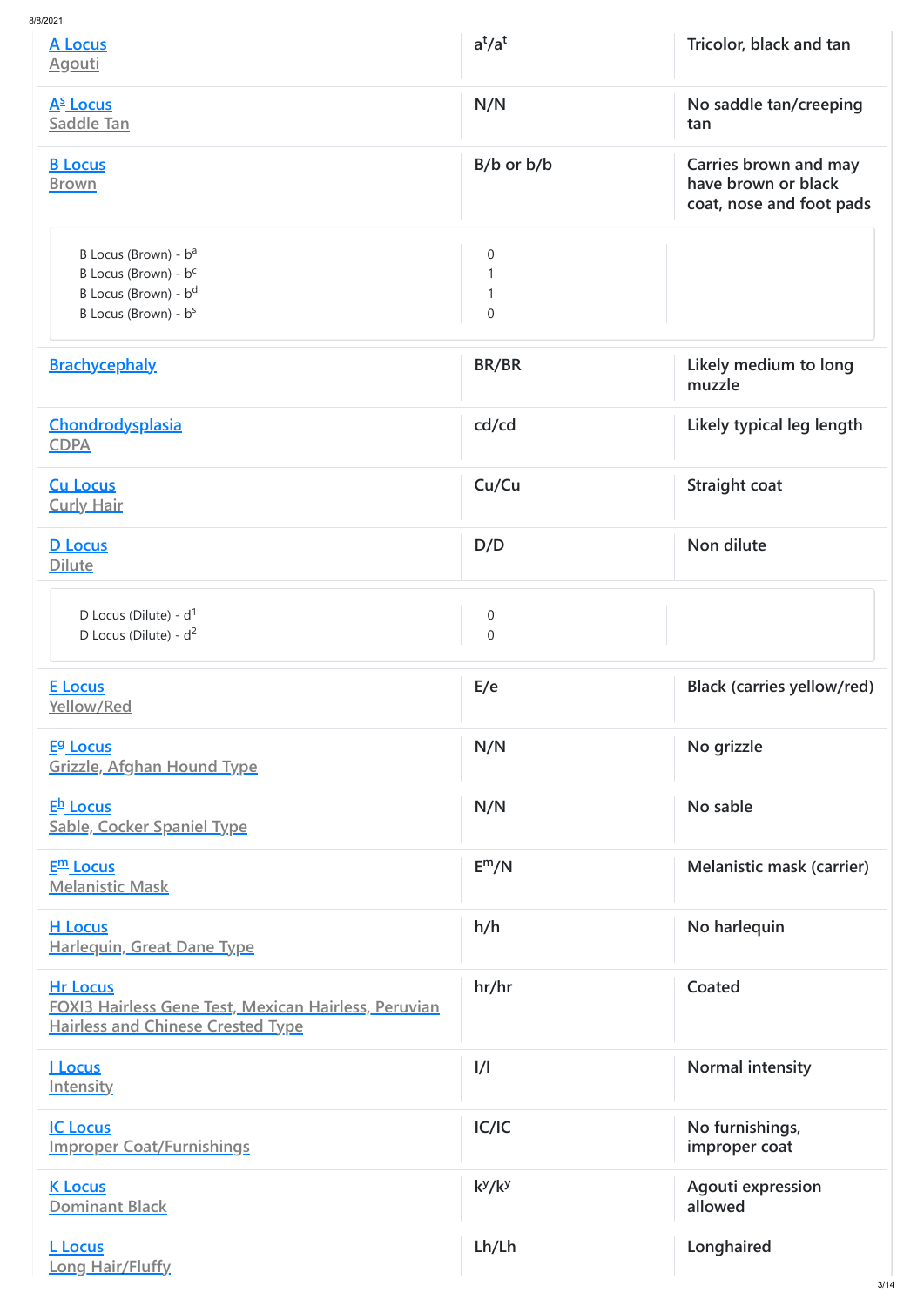| 8/2021                                                                             |                                |                                                    |
|------------------------------------------------------------------------------------|--------------------------------|----------------------------------------------------|
| L Locus (Long Hair/Fluffy) - $Lh1$<br>L Locus (Long Hair/Fluffy) - Lh <sup>2</sup> | $\overline{2}$<br>$\mathbf 0$  |                                                    |
| <b>M</b> Locus<br>Merle                                                            | m/M224                         | Single copy merle carrier                          |
| <b>Polydactyly</b>                                                                 | pd/pd                          | Normal (typical) toes<br>(likely no hind dewclaws) |
| <b>S</b> Locus<br><b>White Spotting, Parti, or Piebald</b>                         | S/S                            | No white spotting, flash,<br>parti, or piebald     |
| <b>SD Locus</b><br><b>Shedding</b>                                                 | SD/SD                          | <b>High shedding</b>                               |
| <b>Sex Determination</b>                                                           | X/Y                            | <b>Male</b>                                        |
| <b>T</b> Locus<br><b>Natural Bobtail</b>                                           | t/t                            | <b>Normal tail</b>                                 |
|                                                                                    | $WT: [$ wild type (normal) $]$ | $M:$   mutant  <br>$Y: Y$ chromosome (male)        |

Determinants of coat colors and traits are complex. Many of these variants are known and many of the genes screened in the Canine HealthCheck interact. In addition, not all the genetic factors that contribute to a dog's coat color and traits are known. Because of the complexities in gene-gene interactions, the coat colors and traits reported in your Canine HealthCheck results may vary from your dog's actual appearance. Individual differences in genes throughout the canine genome, not tested in this genetic screen, may also affect the final coat color or traits seen in your dog.

## **Diseases**

| <b>Disease Name</b>                                                          | Geno. | Interpretation        |
|------------------------------------------------------------------------------|-------|-----------------------|
| <b>Acral Mutilation Syndrome</b>                                             | WT/WT | <b>Normal (Clear)</b> |
| <b>Acute Respiratory Distress Syndrome</b>                                   | WT/WT | <b>Normal (Clear)</b> |
| <b>Adult Paroxysmal Dyskinesia</b>                                           | WT/WT | <b>Normal (Clear)</b> |
| <b>Alaskan Husky Encephalopathy</b>                                          | WT/WT | <b>Normal (Clear)</b> |
| <b>Alaskan Malamute Polyneuropathy</b>                                       | WT/WT | <b>Normal (Clear)</b> |
| <b>Amelogenesis Imperfecta</b>                                               | WT/WT | <b>Normal (Clear)</b> |
| <b>Benign Familial Juvenile Epilepsy</b>                                     | WT/WT | <b>Normal (Clear)</b> |
| <b>Canine Multiple System Degeneration</b><br><b>Chinese Crested Type</b>    | WT/WT | <b>Normal (Clear)</b> |
| <b>Canine Multiple System Degeneration</b><br><b>Kerry Blue Terrier Type</b> | WT/WT | <b>Normal (Clear)</b> |
| <b>Canine Scott Syndrome</b>                                                 | WT/WT | <b>Normal (Clear)</b> |
| <b>Catalase Deficiency</b>                                                   | WT/WT | <b>Normal (Clear)</b> |
| <b>Centronuclear Myopathy</b>                                                | WT/WT | <b>Normal (Clear)</b> |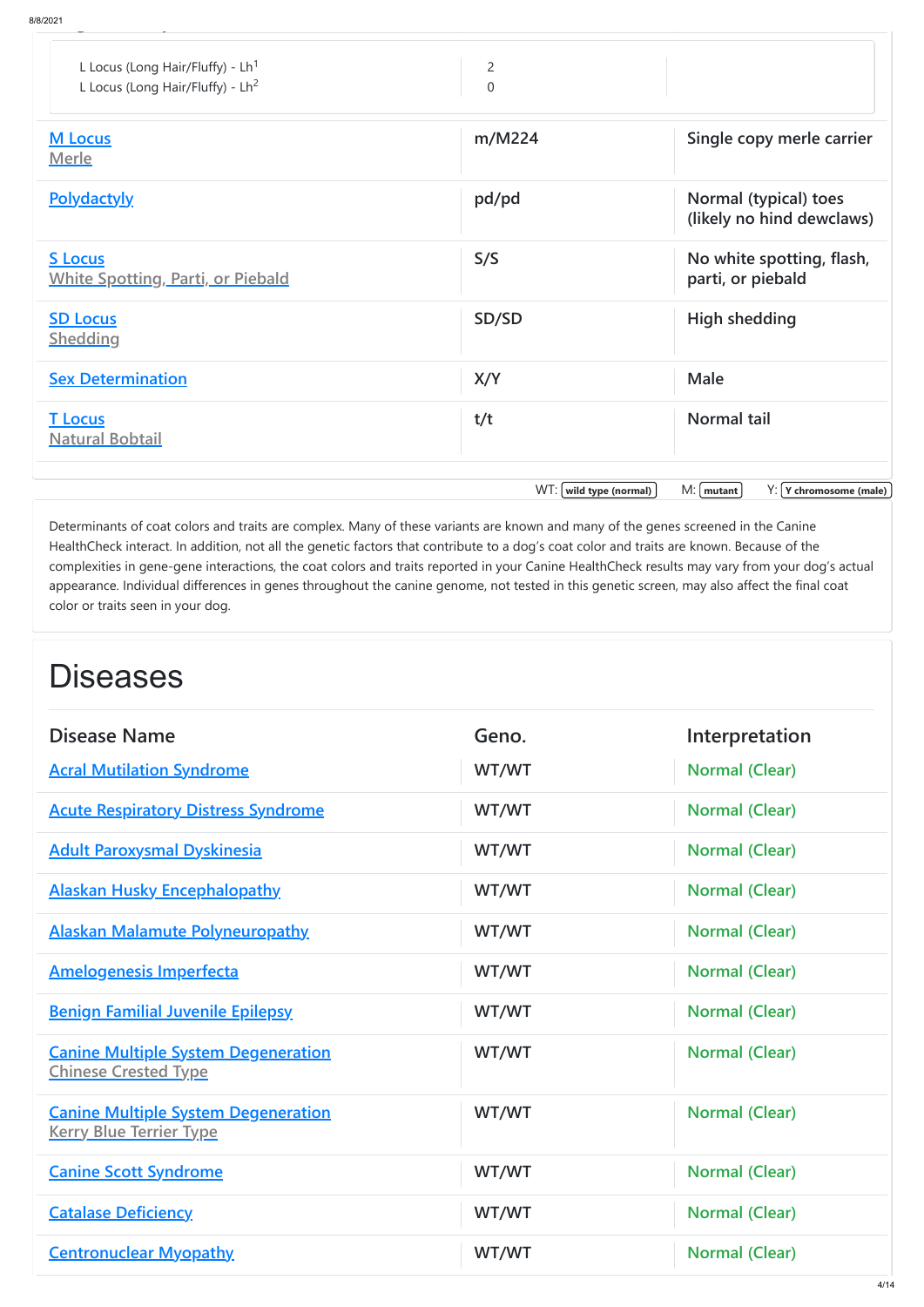| <b>Cerebellar Ataxia</b><br><b>Finnish Hound Type</b>                                | WT/WT | <b>Normal (Clear)</b> |
|--------------------------------------------------------------------------------------|-------|-----------------------|
| <b>Cerebellar Cortical Degeneration</b>                                              | WT/WT | <b>Normal (Clear)</b> |
| <b>Cerebellar Degeneration</b>                                                       | WT/WT | <b>Normal (Clear)</b> |
| <b>Chondrodysplasia</b><br><b>Karelian Bear Dog and Norwegian Elkhound Type</b>      | WT/WT | <b>Normal (Clear)</b> |
| <b>Cleft Palate and Syndactyly</b><br><b>Nova Scotia Duck Tolling Retriever Type</b> | WT/WT | <b>Normal (Clear)</b> |
| <b>Coagulation Factor VII Deficiency</b>                                             | WT/WT | <b>Normal (Clear)</b> |
| <b>Collie Eye Anomaly</b>                                                            | WT/WT | <b>Normal (Clear)</b> |
| <b>Complement 3 Deficiency</b>                                                       | WT/WT | <b>Normal (Clear)</b> |
| <b>Cone Degeneration</b>                                                             | WT/WT | <b>Normal (Clear)</b> |
| <b>Cone Degeneration</b><br><b>German Shepherd Dog Type</b>                          | WT/WT | <b>Normal (Clear)</b> |
| <b>Cone Degeneration</b><br><b>German Shorthaired Pointer Type</b>                   | WT/WT | <b>Normal (Clear)</b> |
| <b>Cone Degeneration</b><br>Labrador Retriever Type                                  | WT/WT | <b>Normal (Clear)</b> |
| <b>Congenital Hypothyroidism with Goiter</b><br><u>Terrier Type</u>                  | WT/WT | <b>Normal (Clear)</b> |
| <b>Congenital Methemoglobinemia</b>                                                  | WT/WT | <b>Normal (Clear)</b> |
| <b>Congenital Myasthenic Syndrome</b><br><b>Jack Russell Terrier Type</b>            | WT/WT | <b>Normal (Clear)</b> |
| <b>Congenital Myasthenic Syndrome</b><br>Labrador Retriever Type                     | WT/WT | <b>Normal (Clear)</b> |
| <b>Congenital Myasthenic Syndrome</b><br><b>Old Danish Pointer Type</b>              | WT/WT | <b>Normal (Clear)</b> |
| <b>Congenital Stationary Night Blindness</b>                                         | WT/WT | <b>Normal (Clear)</b> |
| <b>Craniomandibular Osteopathy</b>                                                   | WT/WT | <b>Normal (Clear)</b> |
| <b>Cyclic Neutropenia</b>                                                            | WT/WT | <b>Normal (Clear)</b> |
| <b>Cystinuria</b><br><b>Australian Cattle Dog Type</b>                               | WT/WT | <b>Normal (Clear)</b> |
| <b>Cystinuria</b><br>Labrador Retriever Type                                         | WT/WT | <b>Normal (Clear)</b> |
| <u>Cystinuria</u><br><b>Miniature Pinscher Type</b>                                  | WT/WT | <b>Normal (Clear)</b> |
| <b>Cystinuria</b><br><b>Newfoundland Type</b>                                        | WT/WT | <b>Normal (Clear)</b> |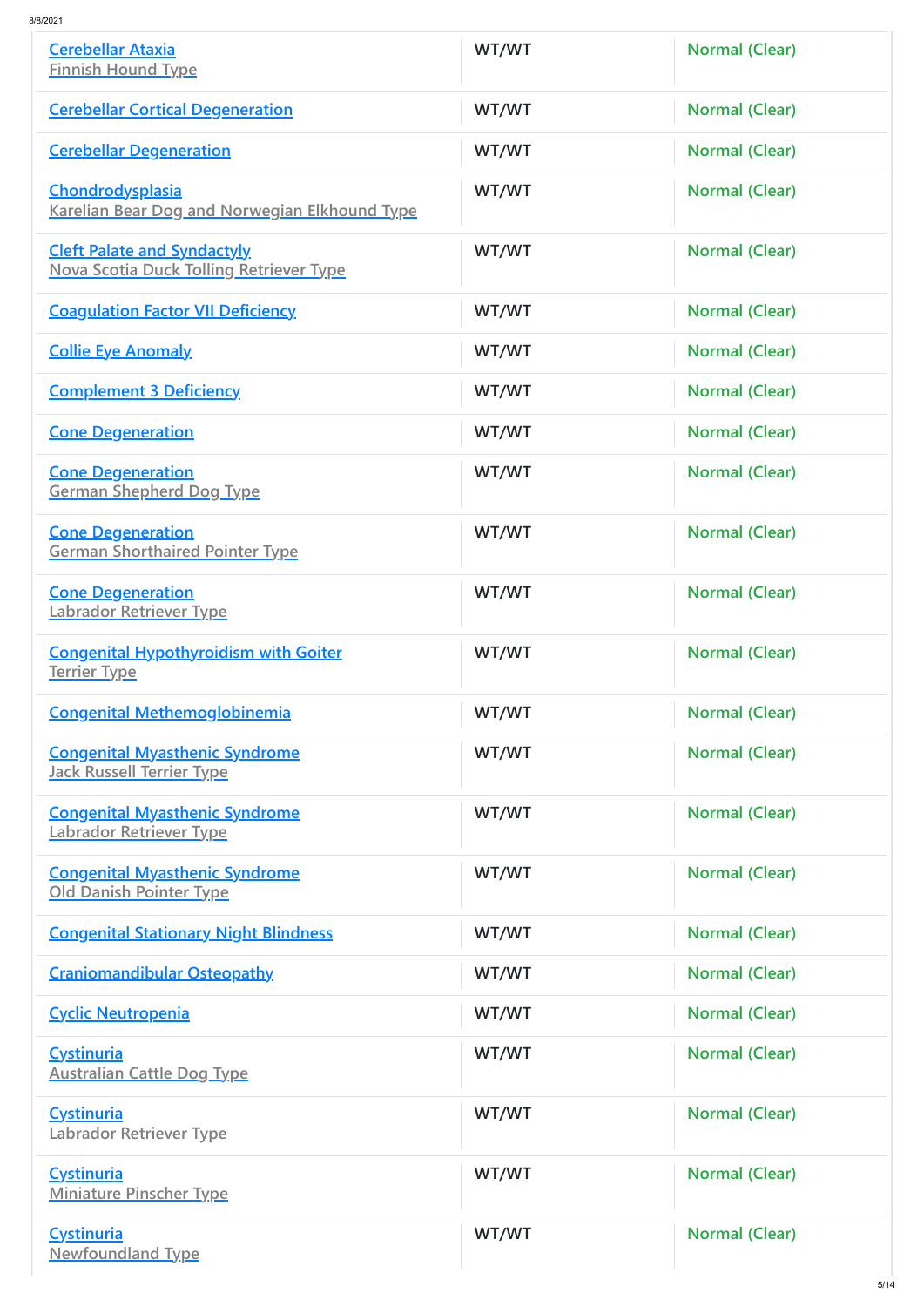| <b>Cystinuria Type 3</b><br><b>Bulldog Type Risk Factor, Variant 3</b>                                             | WT/WT                            | <b>Normal (Clear)</b>       |
|--------------------------------------------------------------------------------------------------------------------|----------------------------------|-----------------------------|
| <b>Cystinuria Type 3</b><br><b>Bulldog Type Risk Factor, Variants 1 and 2</b>                                      | WT/WT                            | <b>Normal (Clear)</b>       |
| Cystinuria Type 3 (Bulldog Type Risk Factor, Variant 1)<br>Cystinuria Type 3 (Bulldog Type Risk Factor, Variant 2) | $\overline{0}$<br>$\overline{0}$ |                             |
| <b>Dandy-Walker-Like Malformation</b>                                                                              | WT/WT                            | <b>Normal (Clear)</b>       |
| <b>Degenerative Myelopathy</b>                                                                                     | WT/WT                            | <b>Normal (Clear)</b>       |
| Degenerative Myelopathy (Bernese Mountain Dog Variant)<br>Degenerative Myelopathy (Common Variant)                 | $\theta$<br>$\overline{0}$       |                             |
| <b>Degenerative Myelopathy Early-Onset Risk Modifier</b><br>Pembroke Welsh Corgi Type                              | WT/WT                            | <b>Normal (Clear)</b>       |
| <b>Dental Hypomineralization</b>                                                                                   | WT/WT                            | Normal (Clear)              |
| <b>Diffuse Cystic Renal Dysplasia and Hepatic Fibrosis</b>                                                         | WT/WT                            | Normal (Clear)              |
| <b>Dilated Cardiomyopathy</b><br>Doberman Pinscher Type Risk Factor, Variant 1                                     | WT/WT                            | <b>Normal (Clear)</b>       |
| <b>Dilated Cardiomyopathy</b><br>Doberman Pinscher Type Risk Factor, Variant 2                                     | WT/WT                            | Normal (Clear)              |
| <b>Dilated Cardiomyopathy</b><br><b>Schnauzer Type</b>                                                             | WT/WT                            | <b>Normal (Clear)</b>       |
| <b>Dry Eye Curly Coat Syndrome</b>                                                                                 | WT/WT                            | <b>Normal (Clear)</b>       |
| <b>Dystrophic Epidermolysis Bullosa</b>                                                                            | WT/WT                            | <b>Normal (Clear)</b>       |
| <b>Early Retinal Degeneration</b>                                                                                  | WT/WT                            | <b>Normal (Clear)</b>       |
| <b>Ectodermal Dysplasia</b><br><b>Chesapeake Bay Retriever Type</b>                                                | WT/WT                            | <b>Normal (Clear)</b>       |
| <b>Ectodermal Dysplasia, X-Linked</b><br>Dachshund Type                                                            | WT/Y                             | <b>X-Linked Male Normal</b> |
| <b>Ectodermal Dysplasia, X-Linked</b><br><b>Shepherd Type</b>                                                      | WT/Y                             | <b>X-Linked Male Normal</b> |
| <b>Ehlers-Danlos Syndrome</b>                                                                                      | WT/WT                            | <b>Normal (Clear)</b>       |
| Ehlers-Danlos Syndrome (Variant 1)<br>Ehlers-Danlos Syndrome (Variant 2)                                           | $\overline{0}$<br>$\overline{0}$ |                             |
| <b>Elliptocytosis</b>                                                                                              | WT/WT                            | <b>Normal (Clear)</b>       |
| <b>Epidermolytic Hyperkeratosis</b>                                                                                | WT/WT                            | <b>Normal (Clear)</b>       |
| <b>Episodic Falling Syndrome</b>                                                                                   | WT/WT                            | <b>Normal (Clear)</b>       |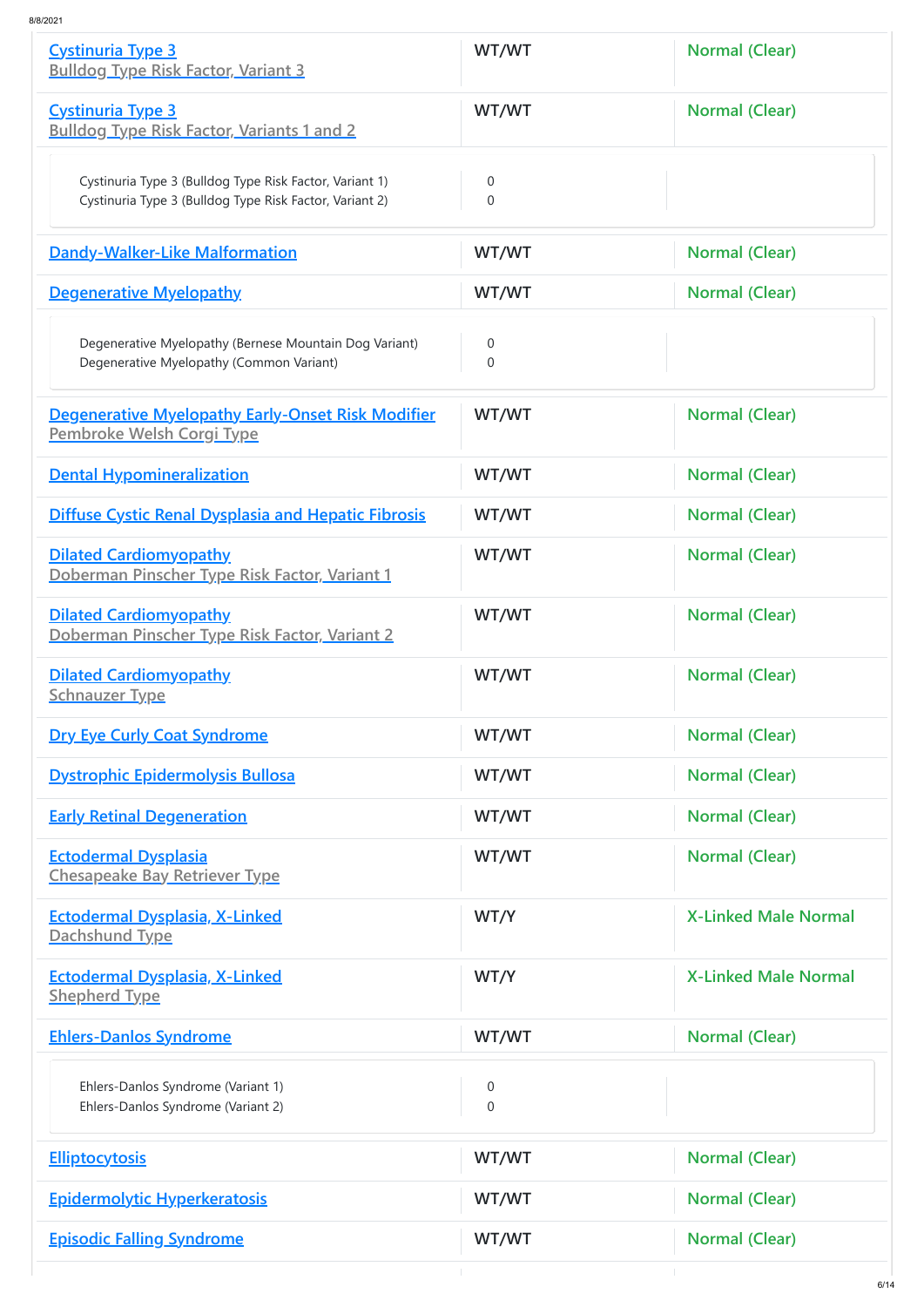| <b>Exercise-Induced Collapse</b>                                    | WT/WT            | <b>Normal (Clear)</b>       |
|---------------------------------------------------------------------|------------------|-----------------------------|
| <b>Factor XI Deficiency</b>                                         | WT/WT            | <b>Normal (Clear)</b>       |
| <b>Familial Nephropathy</b><br><b>Cocker Spaniel Type</b>           | WT/WT            | <b>Normal (Clear)</b>       |
| <b>Familial Nephropathy</b><br><b>English Springer Spaniel Type</b> | <b>No Result</b> | No Result                   |
| <b>Fucosidosis</b>                                                  | WT/WT            | <b>Normal (Clear)</b>       |
| <b>Gallbladder Mucoceles</b>                                        | WT/WT            | <b>Normal (Clear)</b>       |
| <b>Glanzmann's Thrombasthenia</b><br><b>Great Pyrenees Type</b>     | WT/WT            | <b>Normal (Clear)</b>       |
| <b>Glanzmann's Thrombasthenia</b><br><b>Otterhound Type</b>         | WT/WT            | <b>Normal (Clear)</b>       |
| <b>Glaucoma</b><br><b>Border Collie Type</b>                        | WT/WT            | <b>Normal (Clear)</b>       |
| <b>Globoid Cell Leukodystrophy</b><br><b>Irish Setter Type</b>      | WT/WT            | <b>Normal (Clear)</b>       |
| <b>Globoid Cell Leukodystrophy</b><br><b>Terrier Type</b>           | WT/WT            | <b>Normal (Clear)</b>       |
| <b>Glycogen Storage Disease la</b>                                  | WT/WT            | <b>Normal (Clear)</b>       |
| <b>Glycogen Storage Disease IIIa</b>                                | WT/WT            | <b>Normal (Clear)</b>       |
| <b>Glycogen Storage Disease VII</b><br><b>Wachtelhund Type</b>      | WT/WT            | <b>Normal (Clear)</b>       |
| <b>Glycogen Storage Disease VII, PFK Deficiency</b>                 | WT/WT            | <b>Normal (Clear)</b>       |
| <b>GM1 Gangliosidosis</b><br><b>Alaskan Husky Type</b>              | WT/WT            | <b>Normal (Clear)</b>       |
| <b>GM1 Gangliosidosis</b><br><b>Portuguese Water Dog Type</b>       | WT/WT            | <b>Normal (Clear)</b>       |
| <b>GM1 Gangliosidosis</b><br><b>Shiba Inu Type</b>                  | WT/WT            | <b>Normal (Clear)</b>       |
| <b>GM2 Gangliosidosis</b><br><b>Japanese Chin Type</b>              | WT/WT            | <b>Normal (Clear)</b>       |
| <b>GM2 Gangliosidosis</b><br>Poodle Type                            | WT/WT            | <b>Normal (Clear)</b>       |
| <b>Greyhound Polyneuropathy</b>                                     | WT/WT            | <b>Normal (Clear)</b>       |
| <b>Hemophilia A</b><br><b>Boxer Type</b>                            | WT/Y             | <b>X-Linked Male Normal</b> |
| <b>Hemophilia A</b><br><b>German Shepherd Dog, Type 1</b>           | WT/Y             | <b>X-Linked Male Normal</b> |
| <b>Hemophilia A</b>                                                 | WT/Y             | <b>X-Linked Male Normal</b> |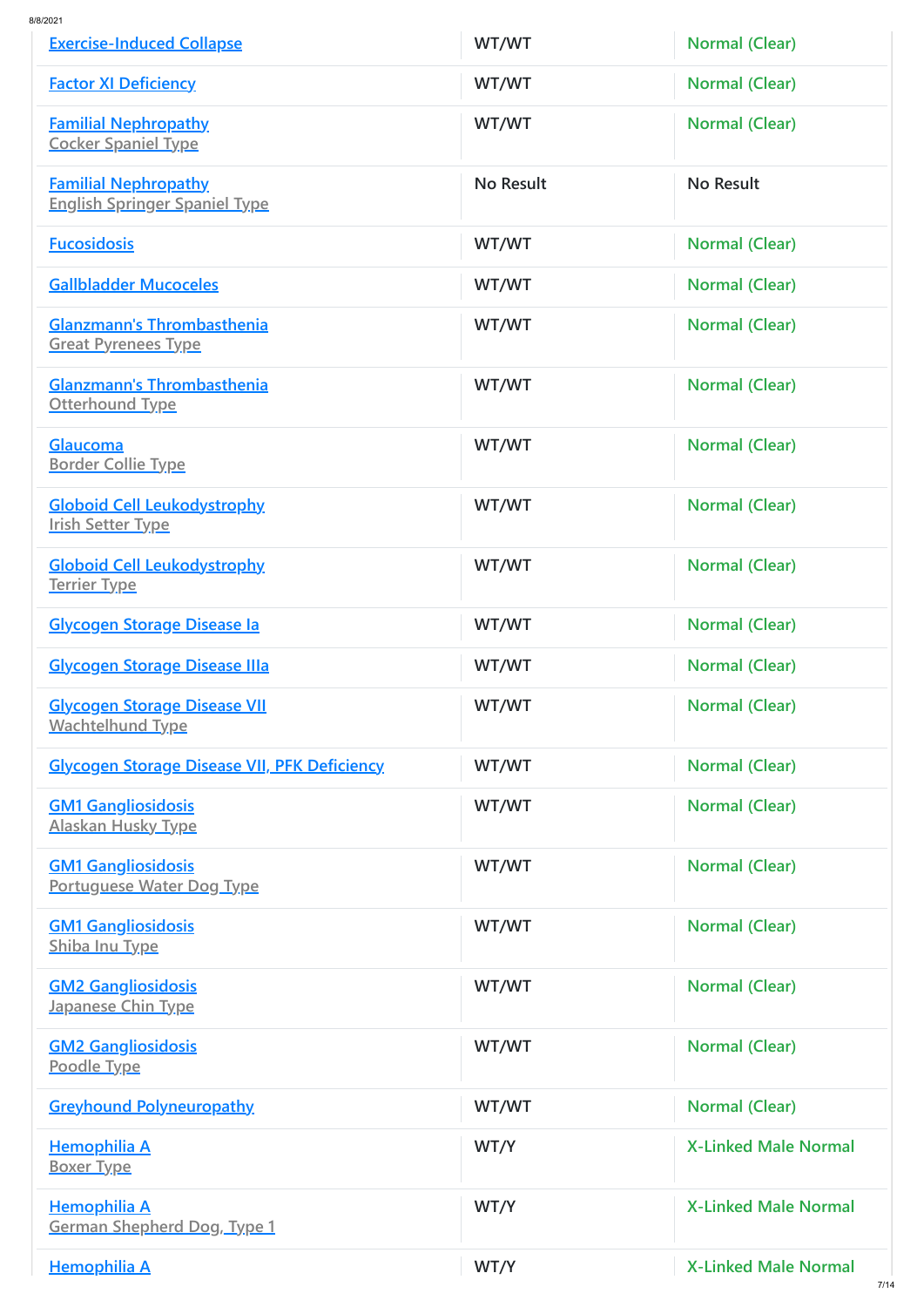| 1/8/2021<br><b>German Shepherd Dog, Type 2</b>                                                         |       |                             |
|--------------------------------------------------------------------------------------------------------|-------|-----------------------------|
| <b>Hemophilia B</b><br><b>Cairn Terrier Type</b>                                                       | WT/Y  | <b>X-Linked Male Normal</b> |
| <b>Hemophilia B</b><br><b>Lhasa Apso Type</b>                                                          | WT/Y  | <b>X-Linked Male Normal</b> |
| <b>Hemophilia B</b><br><b>Rhodesian Ridgeback Type</b>                                                 | WT/Y  | <b>X-Linked Male Normal</b> |
| <b>Hereditary Cataracts</b>                                                                            | WT/WT | <b>Normal (Clear)</b>       |
| <b>Hereditary Cataracts</b><br><b>Australian Shepherd Type</b>                                         | WT/WT | <b>Normal (Clear)</b>       |
| <b>Hereditary Footpad Hyperkeratosis</b><br><b>Irish Terrier and Kromfohrländer Type</b>               | WT/WT | <b>Normal (Clear)</b>       |
| <b>Hereditary Nasal Parakeratosis</b>                                                                  | WT/WT | <b>Normal (Clear)</b>       |
| <b>Hereditary Nasal Parakeratosis</b><br><b>Greyhound Type</b>                                         | WT/WT | <b>Normal (Clear)</b>       |
| <b>Hereditary Nephritis</b><br><b>Samoyed Type</b>                                                     | WT/Y  | <b>X-Linked Male Normal</b> |
| <b>Hyperuricosuria</b>                                                                                 | WT/WT | <b>Normal (Clear)</b>       |
| <b>Hypomyelination</b><br><b>Weimaraner Type</b>                                                       | WT/WT | <b>Normal (Clear)</b>       |
| <b>Ichthyosis</b><br><b>American Bulldog Type</b>                                                      | WT/WT | <b>Normal (Clear)</b>       |
| <b>Ichthyosis</b><br><b>Golden Retriever Type</b>                                                      | WT/WT | <b>Normal (Clear)</b>       |
| <b>Ichthyosis</b><br><b>Great Dane Type</b>                                                            | WT/WT | <b>Normal (Clear)</b>       |
| <b>Inherited Myopathy of Great Danes</b>                                                               | WT/WT | <b>Normal (Clear)</b>       |
| <b>Intervertebral Disc Disease Risk Factor and</b><br><b>Chondrodystrophy</b><br><b>CDDY with IVDD</b> | WT/WT | <b>Normal (Clear)</b>       |
| <b>Intestinal Cobalamin Malabsorption</b><br><b>Beagle Type</b>                                        | WT/WT | <b>Normal (Clear)</b>       |
| <b>Intestinal Cobalamin Malabsorption</b><br><b>Border Collie Type</b>                                 | WT/WT | <b>Normal (Clear)</b>       |
| <b>Juvenile Laryngeal Paralysis and Polyneuropathy</b>                                                 | WT/WT | <b>Normal (Clear)</b>       |
| <b>Juvenile Myoclonic Epilepsy</b><br><b>Rhodesian Ridgeback Type</b>                                  | WT/WT | <b>Normal (Clear)</b>       |
| L-2-Hydroxyglutaric Aciduria<br><b>Staffordshire Bull Terrier Type</b>                                 | WT/WT | <b>Normal (Clear)</b>       |
| <b>Lagotto Storage Disorder</b>                                                                        | WT/WT | <b>Normal (Clear)</b>       |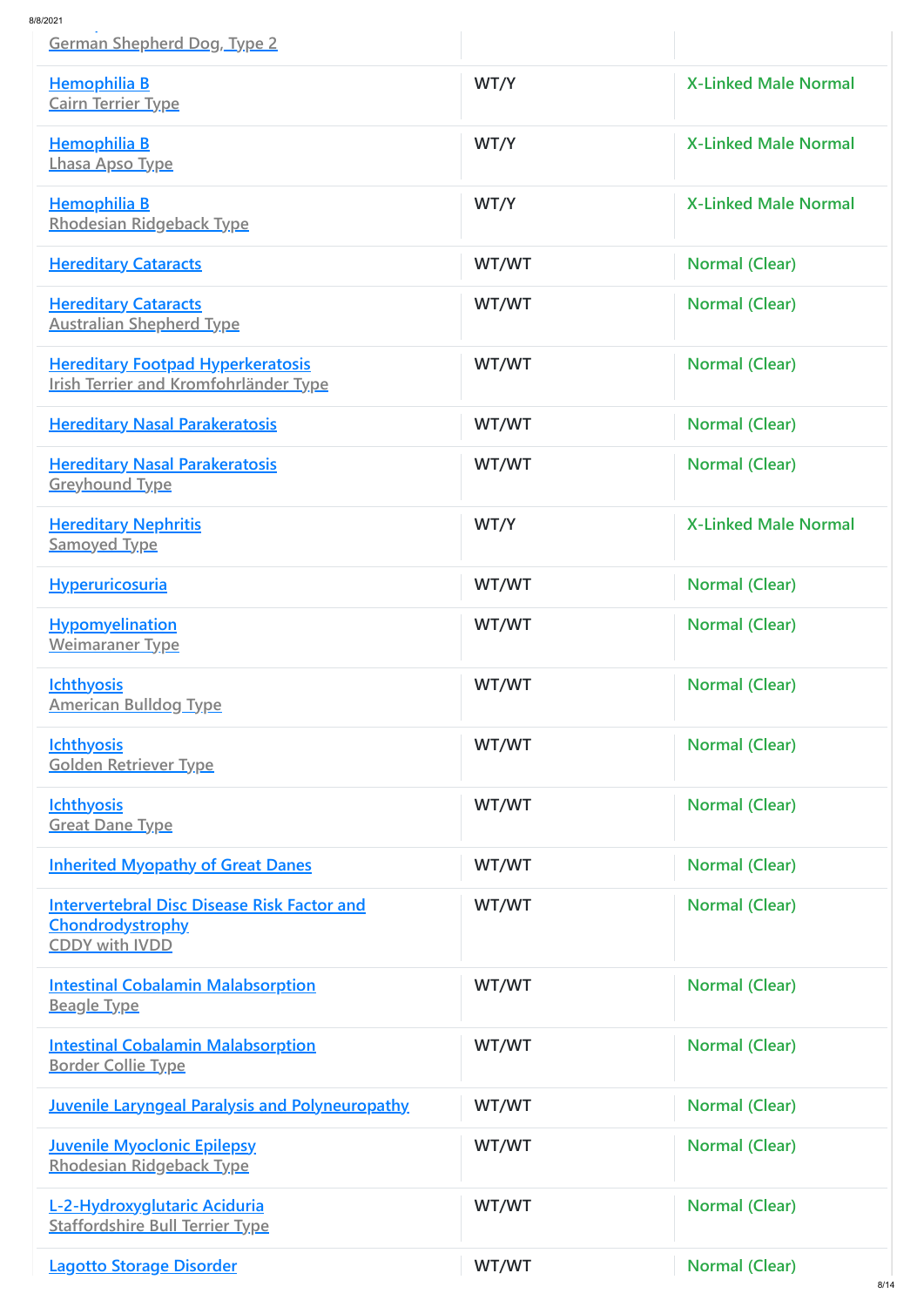| 8/8/2021 |  |   |
|----------|--|---|
|          |  | - |

| Late Onset Ataxia                                                         | WT/WT | <b>Normal (Clear)</b>       |
|---------------------------------------------------------------------------|-------|-----------------------------|
| <b>Lethal Acrodermatitis</b>                                              | WT/WT | <b>Normal (Clear)</b>       |
| <b>Leukocyte Adhesion Deficiency, Type I</b>                              | WT/WT | <b>Normal (Clear)</b>       |
| <b>Leukocyte Adhesion Deficiency, Type III</b>                            | WT/WT | <b>Normal (Clear)</b>       |
| <b>Ligneous Membranitis</b>                                               | WT/WT | Normal (Clear)              |
| <b>Lundehund Syndrome</b>                                                 | WT/WT | <b>Normal (Clear)</b>       |
| <b>Macular Corneal Dystrophy</b><br>Labrador Retriever Type               | WT/WT | <b>Normal (Clear)</b>       |
| <b>May-Hegglin Anomaly</b>                                                | WT/WT | <b>Normal (Clear)</b>       |
| <b>Mucopolysaccharidosis I</b>                                            | WT/WT | <b>Normal (Clear)</b>       |
| <b>Mucopolysaccharidosis IIIA</b><br>Dachshund Type                       | WT/WT | <b>Normal (Clear)</b>       |
| <b>Mucopolysaccharidosis IIIA</b><br><b>New Zealand Huntaway Type</b>     | WT/WT | <b>Normal (Clear)</b>       |
| <b>Mucopolysaccharidosis VII</b><br><b>Shepherd Type</b>                  | WT/WT | <b>Normal (Clear)</b>       |
| <b>Multidrug Resistance 1</b>                                             | WT/WT | <b>Normal (Clear)</b>       |
| <b>Multifocal Retinopathy 1</b>                                           | WT/WT | <b>Normal (Clear)</b>       |
| <b>Multifocal Retinopathy 2</b>                                           | WT/WT | <b>Normal (Clear)</b>       |
| <b>Multifocal Retinopathy 3</b>                                           | WT/WT | <b>Normal (Clear)</b>       |
| <b>Muscular Dystrophy</b><br><b>Golden Retriever Type</b>                 | WT/Y  | <b>X-Linked Male Normal</b> |
| <b>Musladin-Lueke Syndrome</b>                                            | WT/WT | <b>Normal (Clear)</b>       |
| <b>Myostatin Deficiency</b><br><b>Whippet and Longhaired Whippet Type</b> | WT/WT | <b>Normal (Clear)</b>       |
| <b>Myotonia Congenita</b><br><b>Australian Cattle Dog Type</b>            | WT/WT | <b>Normal (Clear)</b>       |
| <b>Myotonia Congenita</b><br><b>Schnauzer Type</b>                        | WT/WT | <b>Normal (Clear)</b>       |
| <b>Myotubular Myopathy 1</b>                                              | WT/Y  | <b>X-Linked Male Normal</b> |
| <b>Myotubular Myopathy 1</b><br><b>Rottweiler Type</b>                    | WT/Y  | <b>X-Linked Male Normal</b> |
| <b>Narcolepsy</b><br>Dachshund Type                                       | WT/WT | <b>Normal (Clear)</b>       |
| <b>Narcolepsy</b><br>Doberman Pinscher Type                               | WT/WT | <b>Normal (Clear)</b>       |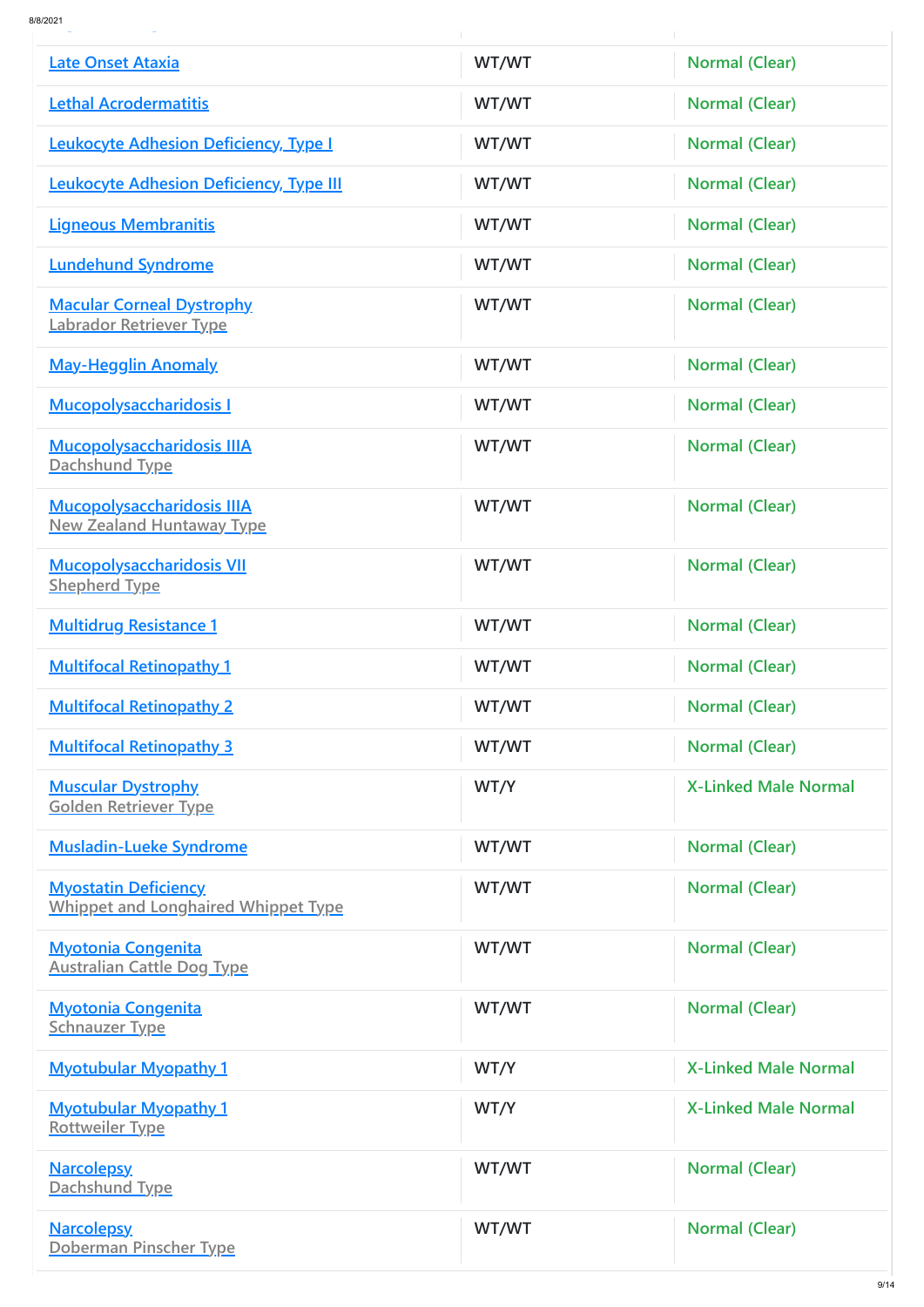| <b>Narcolepsy</b><br>Labrador Retriever Type                                               | WT/WT            | <b>Normal (Clear)</b> |
|--------------------------------------------------------------------------------------------|------------------|-----------------------|
| <b>Neonatal Cerebellar Cortical Degeneration</b>                                           | WT/WT            | <b>Normal (Clear)</b> |
| <b>Neonatal Encephalopathy with Seizures</b>                                               | WT/WT            | <b>Normal (Clear)</b> |
| <b>Neuroaxonal Dystrophy</b><br><b>Rottweiler Type</b>                                     | WT/WT            | <b>Normal (Clear)</b> |
| <b>Neuroaxonal Dystrophy</b><br><b>Spanish Water Dog Type</b>                              | WT/WT            | <b>Normal (Clear)</b> |
| <b>Neuronal Ceroid Lipofuscinosis</b><br><b>Tibetan Terrier Type</b>                       | WT/WT            | <b>Normal (Clear)</b> |
| <b>Neuronal Ceroid Lipofuscinosis 1</b>                                                    | WT/WT            | <b>Normal (Clear)</b> |
| <b>Neuronal Ceroid Lipofuscinosis 1</b><br><b>Cane Corso Type</b>                          | WT/WT            | <b>Normal (Clear)</b> |
| <b>Neuronal Ceroid Lipofuscinosis 10</b>                                                   | WT/WT            | <b>Normal (Clear)</b> |
| <b>Neuronal Ceroid Lipofuscinosis 12</b>                                                   | WT/WT            | <b>Normal (Clear)</b> |
| <b>Neuronal Ceroid Lipofuscinosis 2</b>                                                    | WT/WT            | <b>Normal (Clear)</b> |
| <b>Neuronal Ceroid Lipofuscinosis 4A</b>                                                   | WT/WT            | <b>Normal (Clear)</b> |
| <b>Neuronal Ceroid Lipofuscinosis 5</b><br><b>Australian Cattle Dog/Border Collie Type</b> | WT/WT            | <b>Normal (Clear)</b> |
| <b>Neuronal Ceroid Lipofuscinosis 5</b><br><b>Golden Retriever Type</b>                    | WT/WT            | <b>Normal (Clear)</b> |
| <b>Neuronal Ceroid Lipofuscinosis 6</b>                                                    | WT/WT            | <b>Normal (Clear)</b> |
| <b>Neuronal Ceroid Lipofuscinosis 7</b>                                                    | WT/WT            | <b>Normal (Clear)</b> |
| <b>Neuronal Ceroid Lipofuscinosis 8</b><br><b>Australian Shepherd Type</b>                 | WT/WT            | <b>Normal (Clear)</b> |
| <b>Neuronal Ceroid Lipofuscinosis 8</b><br><b>Setter Type</b>                              | WT/WT            | <b>Normal (Clear)</b> |
| <b>Oculocutaneous Albinism</b>                                                             | WT/WT            | <b>Normal (Clear)</b> |
| <b>Oculocutaneous Albinism</b><br><b>Small Breed Type</b>                                  | WT/WT            | <b>Normal (Clear)</b> |
| Osteochondrodysplasia                                                                      | WT/WT            | <b>Normal (Clear)</b> |
| <b>Osteogenesis Imperfecta</b><br><b>Beagle Type</b>                                       | WT/WT            | <b>Normal (Clear)</b> |
| <b>Osteogenesis Imperfecta</b><br>Dachshund Type                                           | <b>No Result</b> | <b>No Result</b>      |
| <b>Osteogenesis Imperfecta</b><br><b>Golden Retriever Type</b>                             | WT/WT            | <b>Normal (Clear)</b> |
|                                                                                            |                  | 10/11                 |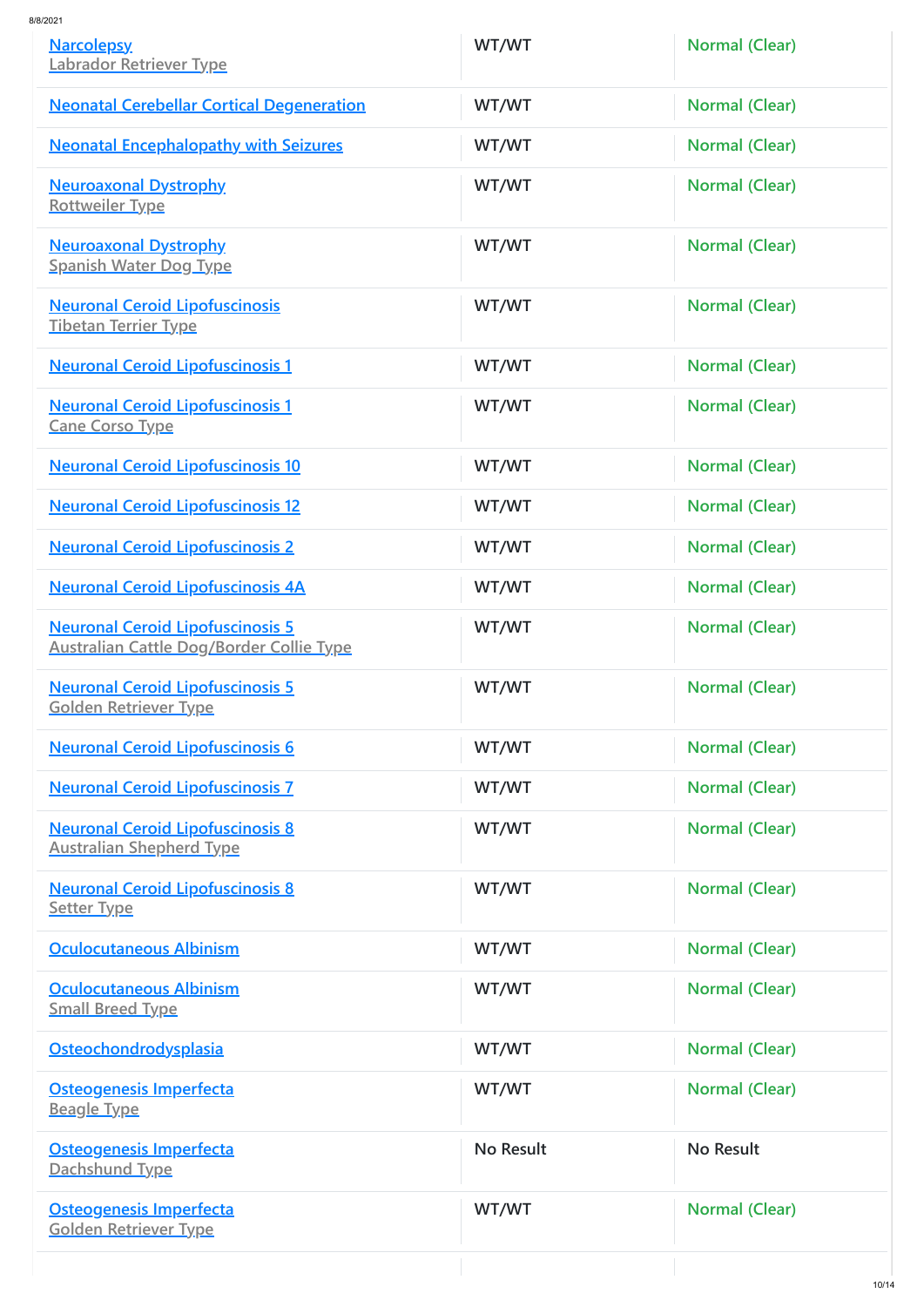| <b>P2RY12 Receptor Platelet Disorder</b>                                                       | WT/WT | <b>Normal (Clear)</b>       |
|------------------------------------------------------------------------------------------------|-------|-----------------------------|
| Pembroke Welsh Corgi Duchenne Muscular<br>Dystrophy                                            | WT/Y  | <b>X-Linked Male Normal</b> |
| <b>Persistent Müllerian Duct Syndrome</b>                                                      | WT/WT | <b>Normal (Clear)</b>       |
| <b>Polyneuropathy</b><br><b>Leonberger and Saint Bernard Type</b>                              | WT/WT | Normal (Clear)              |
| <b>Polyneuropathy</b><br>Leonberger Type 2                                                     | WT/WT | <b>Normal (Clear)</b>       |
| <b>Polyneuropathy with Ocular Abnormalities and</b><br><b>Neuronal Vacuolation</b>             | WT/WT | <b>Normal (Clear)</b>       |
| <b>Pompe Disease</b>                                                                           | WT/WT | <b>Normal (Clear)</b>       |
| <b>Prekallikrein Deficiency</b>                                                                | WT/WT | <b>Normal (Clear)</b>       |
| <b>Primary Ciliary Dyskinesia</b>                                                              | WT/WT | <b>Normal (Clear)</b>       |
| <b>Primary Hyperoxaluria</b>                                                                   | WT/WT | <b>Normal (Clear)</b>       |
| <b>Primary Lens Luxation</b>                                                                   | WT/WT | <b>Normal (Clear)</b>       |
| <b>Primary Open Angle Glaucoma</b>                                                             | WT/WT | <b>Normal (Clear)</b>       |
| <b>Primary Open Angle Glaucoma</b><br><b>Basset Fauve de Bretagne Type</b>                     | WT/WT | <b>Normal (Clear)</b>       |
| <b>Primary Open Angle Glaucoma</b><br><b>Basset Hound Type</b>                                 | WT/WT | <b>Normal (Clear)</b>       |
| <b>Primary Open Angle Glaucoma</b><br><b>Norwegian Elkhound Type</b>                           | WT/WT | <b>Normal (Clear)</b>       |
| <b>Primary Open Angle Glaucoma and Primary Lens</b><br><b>Luxation</b><br><b>Shar Pei Type</b> | WT/WT | <b>Normal (Clear)</b>       |
| <b>Progressive Retinal Atrophy</b><br><u>Basenji Type</u>                                      | WT/WT | <b>Normal (Clear)</b>       |
| <b>Progressive Retinal Atrophy</b><br><b>Bullmastiff/Mastiff Type</b>                          | WT/WT | <b>Normal (Clear)</b>       |

| <b>Progressive Retinal Atrophy</b><br><b>Giant Schnauzer Type</b>   | WT/WT     | <b>Normal (Clear)</b> |
|---------------------------------------------------------------------|-----------|-----------------------|
| <b>Progressive Retinal Atrophy</b><br><b>Irish Setter Type</b>      | No Result | No Result             |
| <b>Progressive Retinal Atrophy</b><br><b>Shetland Sheepdog Type</b> | WT/WT     | <b>Normal (Clear)</b> |
| <b>Progressive Retinal Atrophy</b><br><b>Sloughi Type</b>           | WT/WT     | <b>Normal (Clear)</b> |
| <b>Progressive Retinal Atrophy, Cone-Rod Dystrophy.</b>             | WT/WT     | <b>Normal (Clear)</b> |
| <b>Progressive Retinal Atrophy, Cone-Rod Dystrophy 1</b>            | WT/WT     | <b>Normal (Clear)</b> |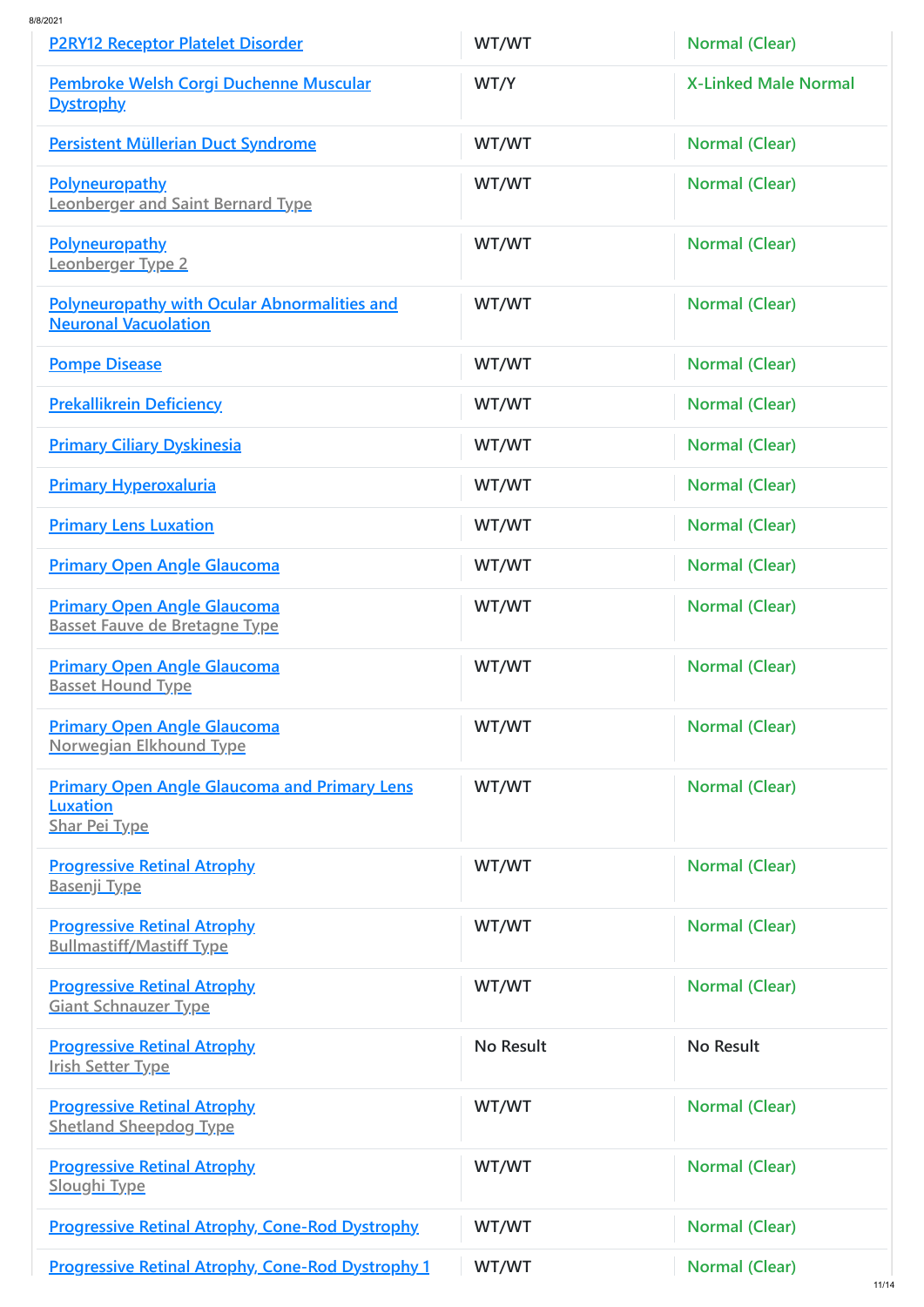**g p y y [p](https://www.caninehealthcheck.com/summary/MG-DIS-1dd15e1519ae98406bab02c882d00f85) y ( )**

| <b>Progressive Retinal Atrophy, Cone-Rod Dystrophy 2</b>                                | WT/WT         | <b>Normal (Clear)</b>                        |
|-----------------------------------------------------------------------------------------|---------------|----------------------------------------------|
| <b>Progressive Retinal Atrophy, Cone-Rod Dystrophy 4</b><br>crd4/cord1                  | WT/WT         | <b>Normal (Clear)</b>                        |
| <b>Progressive Retinal Atrophy, Generalized</b>                                         | WT/WT         | <b>Normal (Clear)</b>                        |
| <b>Progressive Retinal Atrophy, Golden Retriever 1</b>                                  | WT/WT         | <b>Normal (Clear)</b>                        |
| <b>Progressive Retinal Atrophy, Golden Retriever 2</b>                                  | WT/WT         | <b>Normal (Clear)</b>                        |
| <b>Progressive Retinal Atrophy, PRA1</b><br><b>Papillon Type</b>                        | WT/WT         | <b>Normal (Clear)</b>                        |
| <b>Progressive Retinal Atrophy, PRA3</b><br><b>Tibetan Terrier and Spaniel Type</b>     | WT/WT         | Normal (Clear)                               |
| <b>Progressive Retinal Atrophy, Progressive Rod-Cone</b><br><b>Degeneration</b><br>prcd | WT/WT         | <b>Normal (Clear)</b>                        |
| <b>Progressive Retinal Atrophy, Rod-Cone Dysplasia 3</b>                                | WT/WT         | <b>Normal (Clear)</b>                        |
| <b>Progressive Retinal Atrophy, Rod-Cone Dysplasia 4</b>                                | WT/WT         | <b>Normal (Clear)</b>                        |
| <b>Progressive Retinal Atrophy, X-Linked 1</b>                                          | WT/Y          | <b>X-Linked Male Normal</b>                  |
| <b>Protein Losing Nephropathy</b>                                                       | WT/WT, WT/WT  | Normal (Clear) - No<br><b>Increased Risk</b> |
| Protein Losing Nephropathy (Variant 1)<br>Protein Losing Nephropathy (Variant 2)        | 0<br>$\Omega$ |                                              |
|                                                                                         |               |                                              |
| <b>Pyruvate Dehydrogenase Deficiency</b>                                                | WT/WT         | <b>Normal (Clear)</b>                        |
| <b>Pyruvate Kinase Deficiency</b><br><u>Basenji Type</u>                                | WT/WT         | <b>Normal (Clear)</b>                        |
| <b>Pyruvate Kinase Deficiency</b><br><u>Beagle Type</u>                                 | WT/WT         | <b>Normal (Clear)</b>                        |
| <b>Pyruvate Kinase Deficiency</b><br>Labrador Retriever Type                            | WT/WT         | <b>Normal (Clear)</b>                        |
| <b>Pyruvate Kinase Deficiency</b><br><u>Pug Type</u>                                    | WT/WT         | <b>Normal (Clear)</b>                        |
| <b>Pyruvate Kinase Deficiency</b><br><u>Terrier Type</u>                                | WT/WT         | <b>Normal (Clear)</b>                        |
| <b>Recurrent Inflammatory Pulmonary Disease</b>                                         | WT/WT         | <b>Normal (Clear)</b>                        |
| <b>Renal Cystadenocarcinoma and Nodular</b><br><b>Dermatofibrosis</b>                   | WT/WT         | <b>Normal (Clear)</b>                        |
| Retinal Dysplasia/Oculoskeletal Dysplasia 1                                             | WT/WT         | <b>Normal (Clear)</b>                        |
| <b>Retinal Dysplasia/Oculoskeletal Dysplasia 2</b>                                      | WT/WT         | <b>Normal (Clear)</b>                        |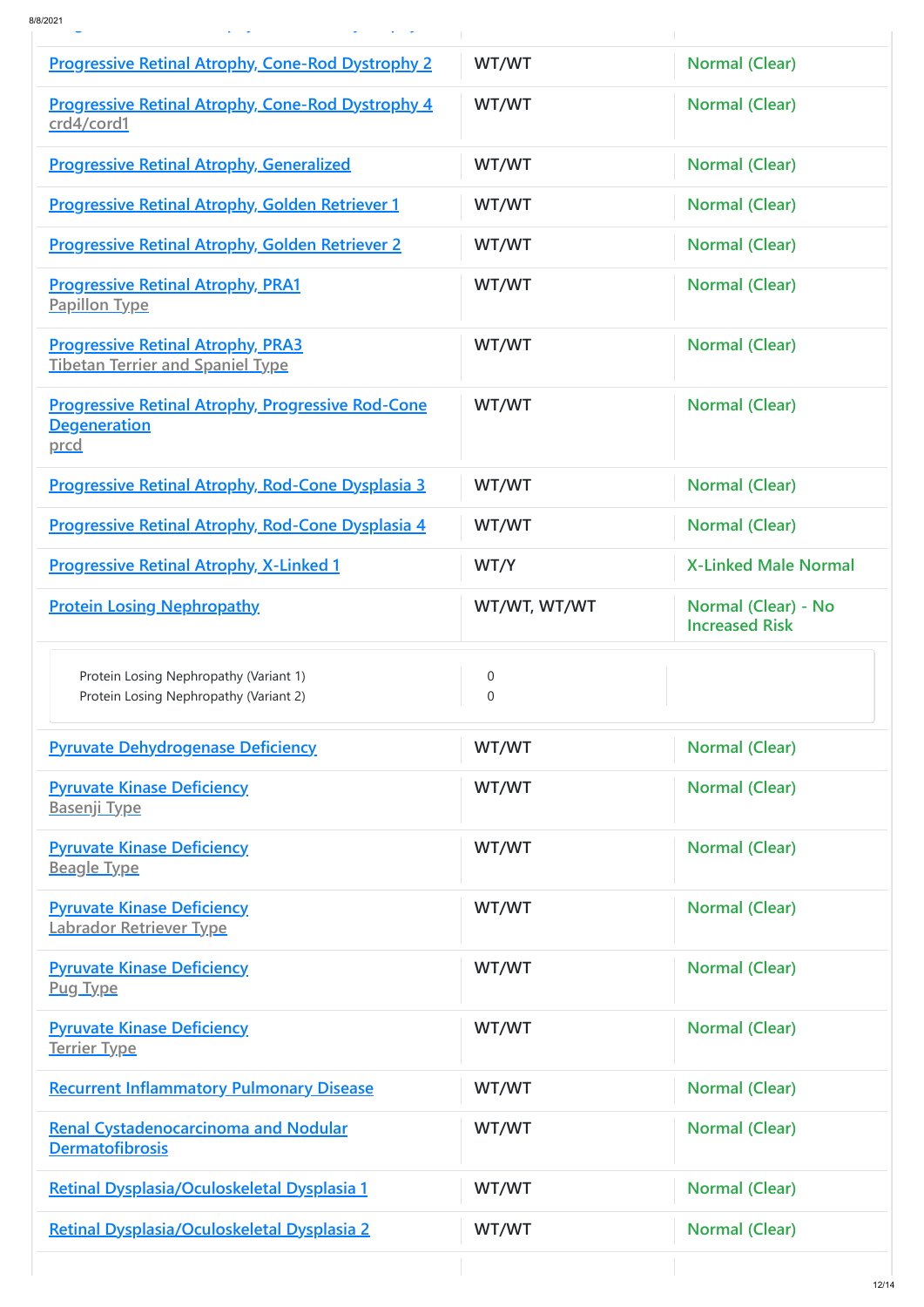| <b>Sensory Neuropathy</b><br><b>Border Collie Type</b>                                           | WT/WT                          | <b>Normal (Clear)</b>                         |
|--------------------------------------------------------------------------------------------------|--------------------------------|-----------------------------------------------|
| <b>Severe Combined Immunodeficiency Disease</b><br><u>Terrier Type</u>                           | WT/WT                          | <b>Normal (Clear)</b>                         |
| <b>Severe Combined Immunodeficiency Disease</b><br><b>Wetterhoun Type</b>                        | WT/WT                          | <b>Normal (Clear)</b>                         |
| <b>Severe Combined Immunodeficiency Disease, X-</b><br><b>Linked</b><br><b>Basset Hound Type</b> | WT/Y                           | <b>X-Linked Male Normal</b>                   |
| <b>Severe Combined Immunodeficiency Disease, X-</b><br><b>Linked</b><br><b>Corgi Type</b>        | WT/Y                           | <b>X-Linked Male Normal</b>                   |
| <b>Shar-Pei Autoinflammatory Disease</b>                                                         | WT/WT                          | <b>Normal (Clear)</b>                         |
| <b>Skeletal Dysplasia 2</b>                                                                      | WT/WT                          | <b>Normal (Clear)</b>                         |
| <b>Spinal Dysraphism</b>                                                                         | WT/WT                          | <b>Normal (Clear)</b>                         |
| <b>Spinocerebellar Ataxia</b>                                                                    | WT/WT                          | <b>Normal (Clear)</b>                         |
| <b>Spondylocostal Dysostosis</b>                                                                 | WT/WT                          | <b>Normal (Clear)</b>                         |
| <b>Stargardt Disease</b>                                                                         | WT/WT                          | <b>Normal (Clear)</b>                         |
| <b>Startle Disease</b>                                                                           | WT/WT                          | <b>Normal (Clear)</b>                         |
| <b>Thrombopathia</b><br><b>American Eskimo Dog Type</b>                                          | WT/WT                          | <b>Normal (Clear)</b>                         |
| <b>Thrombopathia</b><br><b>Basset Hound Type</b>                                                 | WT/WT                          | <b>Normal (Clear)</b>                         |
| <b>Thrombopathia</b><br><b>Newfoundland Type</b>                                                 | WT/WT                          | <b>Normal (Clear)</b>                         |
| <b>Trapped Neutrophil Syndrome</b>                                                               | WT/WT                          | <b>Normal (Clear)</b>                         |
| Urolithiasis<br><b>Native American Indian Dog Type</b>                                           | WT/WT                          | <b>Normal (Clear)</b>                         |
| Van Den Ende-Gupta Syndrome                                                                      | WT/WT                          | <b>Normal (Clear)</b>                         |
| <b>Von Willebrand Disease I</b>                                                                  | WT/WT                          | <b>Normal (Clear)</b>                         |
| <b>Von Willebrand Disease II</b>                                                                 | WT/WT                          | Normal (Clear)                                |
| <b>Von Willebrand Disease III</b><br><u>Kooikerhondje Type</u>                                   | WT/WT                          | <b>Normal (Clear)</b>                         |
| <b>Von Willebrand Disease III</b><br><b>Scottish Terrier Type</b>                                | WT/WT                          | <b>Normal (Clear)</b>                         |
| <b>Von Willebrand Disease III</b><br><b>Shetland Sheepdog Type</b>                               | WT/WT                          | <b>Normal (Clear)</b>                         |
|                                                                                                  | $WT: [$ wild type (normal) $]$ | $M: [$ mutant $]$<br>$Y: Y$ chromosome (male) |